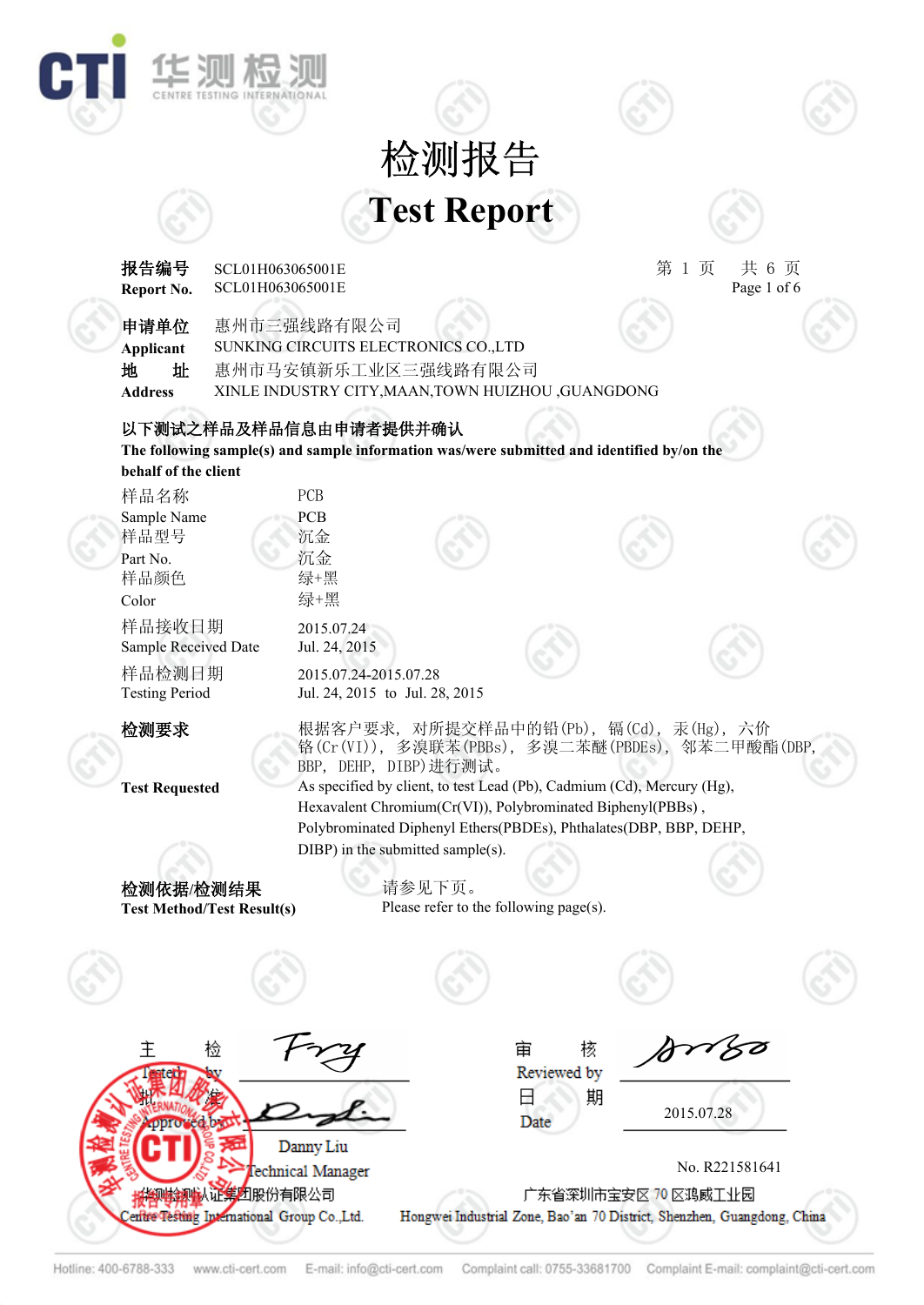# **Test Report** 检测报告

#### **Report No.** 报告编号 第 2 页 共 6 页 SCL01H063065001E SCL01H063065001E

**IE SUI AS SUI** 

C

 $\# 6 \nexists \nspace 2 of 6$ 

| 检测依据 Test Method                                                    |                                                 |                                  |
|---------------------------------------------------------------------|-------------------------------------------------|----------------------------------|
| 测试项目<br>$Test$ Item $(s)$                                           | 测试方法<br><b>Test Method</b>                      | 测试仪器<br>Measured<br>Equipment(s) |
| 铅 $(Pb)$ Lead $(Pb)$                                                | IEC 62321-5:2013 Ed.1.0                         | <b>ICP-OES</b>                   |
| 镉 $(Cd)$ Cadmium $(Cd)$                                             | IEC 62321-5:2013 Ed.1.0                         | <b>ICP-OES</b>                   |
| $\bar{\mathcal{F}}$ (Hg) Mercury (Hg)                               | IEC 62321-4:2013 Ed.1.0                         | <b>ICP-OES</b>                   |
| 六价铬 $(Cr(VI))$ Hexavalent<br>Chromium(Cr(VI))                       | IEC 62321:2008 Ed.1 Annex C                     | UV-Vis                           |
| 多溴联苯(PBBs) Polybrominated<br>Biphenyl(PBBs)                         | IEC 62321:2008 Ed.1 Annex A                     | GC-MS                            |
| 多溴二苯醚(PBDEs) Polybrominated<br>Diphenyl Ethers(PBDEs)               | IEC 62321:2008 Ed.1 Annex A                     | GC-MS                            |
| 邻苯二甲酸酯(DBP, BBP, DEHP,<br>DIBP) Phthalates(DBP, BBP, DEHP,<br>DIBP) | 参考EN 14372:2004(E)<br>Refer to EN 14372:2004(E) | GC-MS                            |

### 检测结果 **Test Result(s)**

| 测试项目 Test Item(s)                                       | 结果 Result | 方法检出限 MDL                       |
|---------------------------------------------------------|-----------|---------------------------------|
| $\left \mathbb{H}\right((\mathrm{Pb})\right)$ Lead (Pb) | N.D.      | $2 \text{ mg/kg}$               |
| 镉(Cd) Cadmium (Cd)                                      | N.D.      | $2 \frac{\text{mg}}{\text{kg}}$ |
| 汞(Hg) Mercury (Hg)                                      | N.D.      | $2$ mg/kg                       |
| 六价铬(Cr(VI)) Hexavalent Chromium (Cr(VI))                | N.D.      | $2$ mg/kg                       |
| 测试项目 Test Item(s)                                       | 结果 Result | 方法检出限 MDL                       |
| 多溴联苯(PBBs) Polybrominated Biphenyl(PBBs)                |           |                                 |
| ·溴联苯 Monobromobiphenyl                                  | N.D.      | 5 mg/kg                         |
| .溴联苯 Dibromobiphenyl                                    | N.D.      | 5 mg/kg                         |
| 三溴联苯 Tribromobiphenyl                                   | N.D.      | 5 mg/kg                         |
| 四溴联苯 Tetrabromobiphenyl                                 | N.D.      | $5 \text{ mg/kg}$               |
| 五溴联苯 Pentabromobiphenyl                                 | N.D.      | $5 \text{ mg/kg}$               |
| 六溴联苯 Hexabromobiphenyl                                  | N.D.      | 5 mg/kg                         |
| 七溴联苯 Heptabromobiphenyl                                 | N.D.      | 5 mg/kg                         |
| 八溴联苯 Octabromobiphenyl                                  | N.D.      | 5 mg/kg                         |
| 九溴联苯 Nonabromobiphenyl                                  | N.D.      | 5 mg/kg                         |
| 十溴联苯 Decabromobiphenyl                                  | N.D.      | 5 mg/kg                         |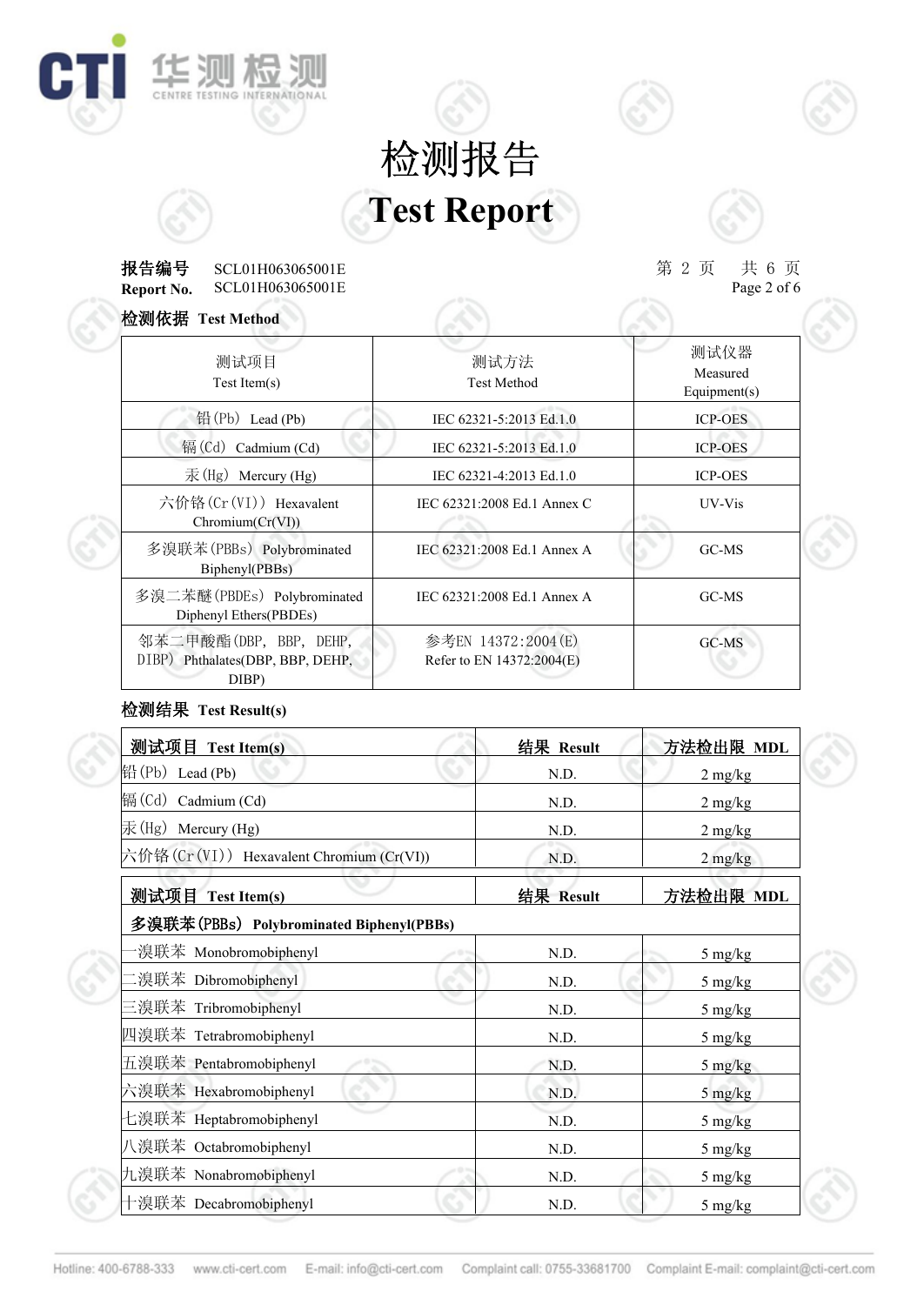# **Test Report** 检测报告



| 报告编号<br>SCL01H063065001E<br>SCL01H063065001E<br>Report No.             |                 | 第 3 页<br>共 6 页<br>Page 3 of 6   |
|------------------------------------------------------------------------|-----------------|---------------------------------|
| 测试项目 Test Item(s)                                                      | 结果 Result       | 方法检出限 MDL                       |
| 多溴二苯醚(PBDEs) Polybrominated Diphenyl Ethers(PBDEs)                     |                 |                                 |
| ·溴二苯醚 Monobromodiphenyl ether                                          | N.D.            | 5 mg/kg                         |
| 二溴二苯醚 Dibromodiphenyl ether                                            | N.D.            | 5 mg/kg                         |
| 三溴二苯醚 Tribromodiphenyl ether                                           | N.D.            | $5 \frac{\text{mg}}{\text{kg}}$ |
| 四溴二苯醚 Tetrabromodiphenyl ether                                         | N.D.            | 5 mg/kg                         |
| 五溴二苯醚 Pentabromodiphenyl ether                                         | N.D.            | 5 mg/kg                         |
| 六溴二苯醚 Hexabromodiphenyl ether                                          | N.D.            | 5 mg/kg                         |
| 七溴二苯醚 Heptabromodiphenyl ether                                         | N.D.            | 5 mg/kg                         |
| 八溴二苯醚 Octabromodiphenyl ether                                          | N.D.            | 5 mg/kg                         |
| 九溴二苯醚 Nonabromodiphenyl ether                                          | N.D.            | 5 mg/kg                         |
| 十溴二苯醚 Decabromodiphenyl ether                                          | N.D.            | 5 mg/kg                         |
| 测试项目 Tested Item(s)                                                    | 结果 Result       | 方法检出限 MDL                       |
| 邻苯二甲酸酯 Phthalates                                                      |                 |                                 |
| 邻苯二甲酸二正丁酯(DBP) Dibutyl<br>phthalate(DBP) CAS#:84-74-2                  | N.D.            | $50$ mg/kg                      |
| 邻苯二甲酸丁基苄酯(BBP) Butylbenzyl<br>phthalate(BBP) CAS#:85-68-7              | N.D.            | 50 mg/kg                        |
| 邻苯二甲酸二(2-乙基已基)酯(DEHP)<br>Di-2-ethylhexyl phthalate(DEHP) CAS#:117-81-7 | N.D.<br>$-0.55$ | $50$ mg/kg                      |
| 邻苯二甲酸二异丁酯(DIBP) Diisobutyl<br>phthalate(DIBP) CAS#:84-69-5             | N.D.            | $50$ mg/kg                      |

#### 测试样品/部位描述 PCB(整体测试)

华测检》

CENTRE TESTING INTERNATIONAL

C

**Tested Sample/Part Description** PCB(Tested as a whole)

| 备注:            | -对于检测铅,镉,汞之样品已完全溶解。<br>-按照目前手段,样品无法进一步拆分,样品整体测试,测试结果不代表整<br>体测试样品中任何一种单一材质的含量。<br>-N.D. = 未检出 (小于方法检出限)<br>-mg/kg= ppm = 百万分之一                                                                                                                                                                                           |  |  |  |  |
|----------------|--------------------------------------------------------------------------------------------------------------------------------------------------------------------------------------------------------------------------------------------------------------------------------------------------------------------------|--|--|--|--|
| <b>Remark:</b> | -The sample(s) had been dissolved totally tested for Lead, Cadmium, Mercury.<br>-The sample(s) was tested as a whole, because it's impossible to disassemble or<br>separate it by current equipment and technology. The result(s) shown on this<br>report may be different from the content of any homogeneous material. |  |  |  |  |
|                | $-MDL = Method$ Detection Limit<br>$-N.D. = Not detected (-mg/kg = ppm = parts per million$                                                                                                                                                                                                                              |  |  |  |  |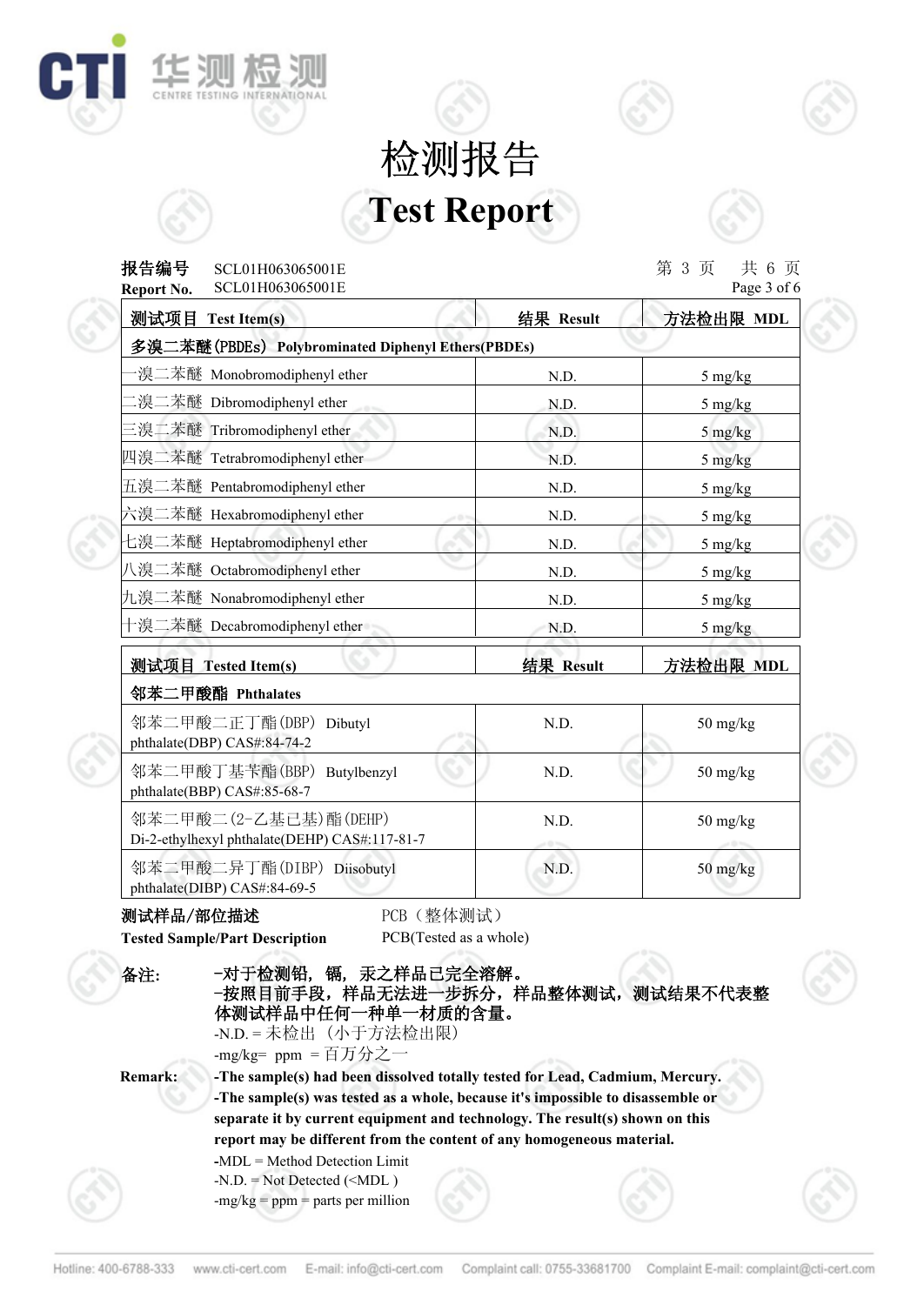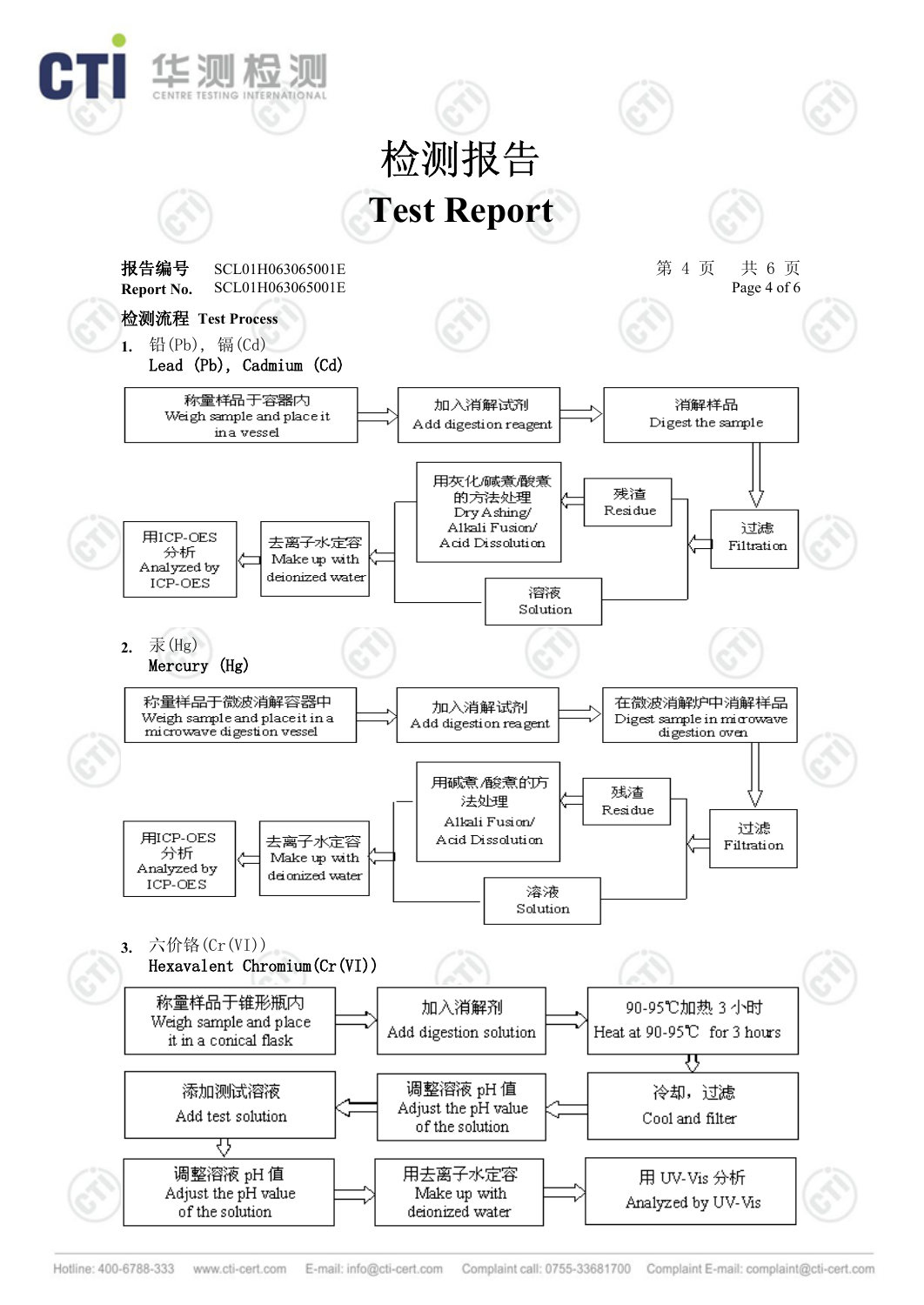